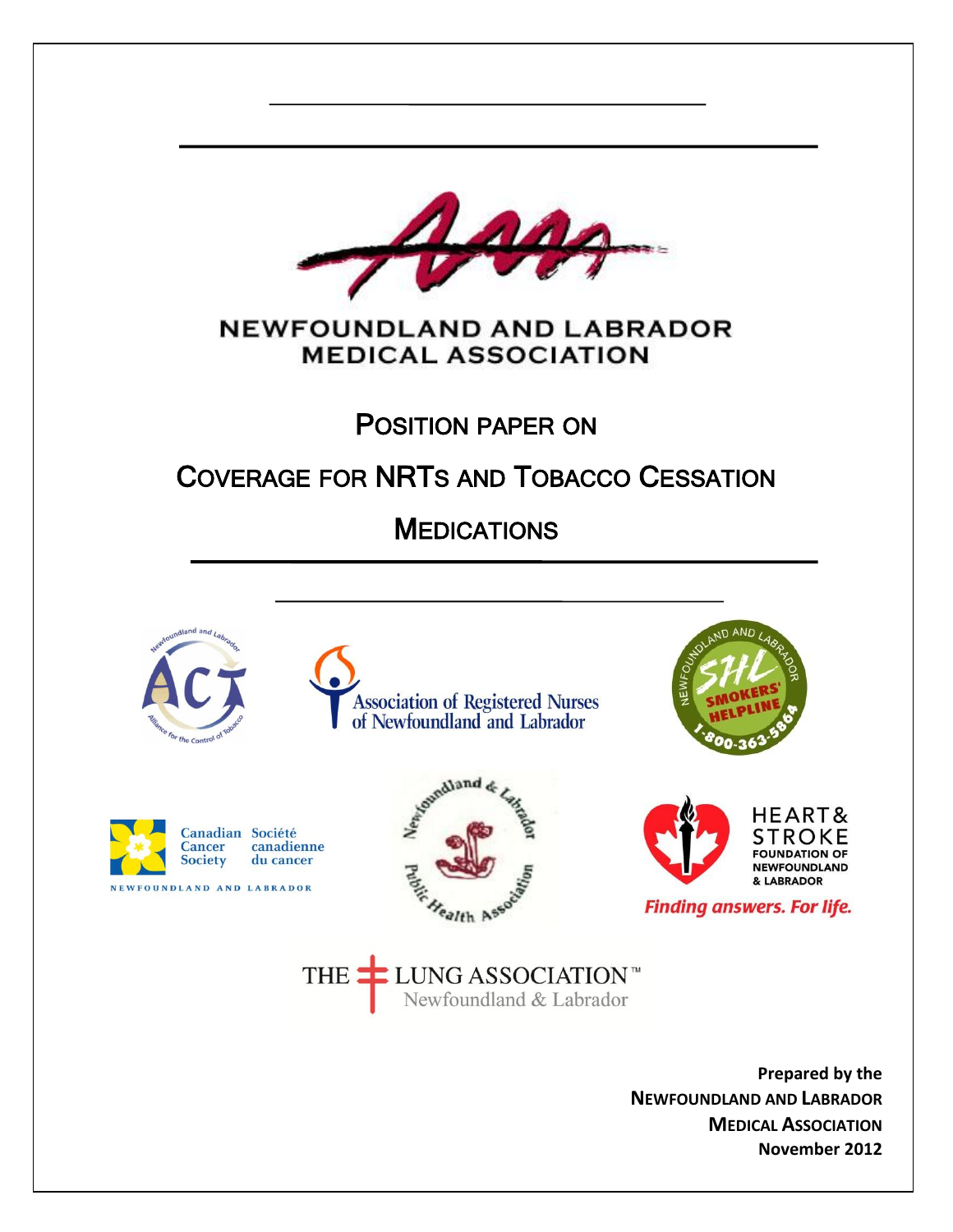## **Introduction**

The Newfoundland and Labrador Medical Association (NLMA) applauds the Government of Newfoundland and Labrador for enacting policies proven to reduce tobacco use, including prevention initiatives that discourage smoking, as well as legislation to protect people from the harmful effects of second-hand smoke. Interventions such as enforcement of public smoking bans and comprehensive awareness campaigns have been successful in reducing smoking prevalence over the past decade. However, there has been no significant decline in smoking rates since 2003.<sup>1</sup> We must now turn our attention to cessation initiatives if progress is to be made towards reducing the health and economic burden of tobacco-related disease in the province.

Tobacco smoke contains more than 4,000 chemicals, of which more than 70 are known carcinogens<sup>ii</sup>, 103 have been identified as poisonous and more than 1,200 are known to be harmful to humans.  $\ddot{ }$ Despite the serious health risks, a considerable number of people in the province continue to smoke. Many have attempted or are interested in quitting, but most cessation attempts are unsuccessful.<sup>iv</sup> Unaided, an individual's chances of quitting are low, but success rates increase dramatically when nicotine replacement therapies (NRTs) and smoking cessation medications are used.<sup> $v$ </sup>

Counseling smokers to quit smoking and providing them with cessation aids are among the most beneficial interventions that physicians can offer to patients.<sup>vi</sup> They are also cost-effective when compared to other routine health care interventions associated with treating tobacco-related diseases. However, smoking cessation therapies are not currently subsidized by provincial drug programs in Newfoundland and Labrador. The province joins New Brunswick as the only provinces in Canada that do not offer some form of financial assistance for NRTs or cessation medication.

Research suggests that two of the major barriers preventing smokers from using pharmacological therapies are availability and cost.<sup>vii</sup> For many low-income residents of the province, the cost of purchasing these therapies is expensive and unaffordable. It is the position of the NLMA that smokers, regardless of their socio-economic circumstances, should have full access to smoking cessation treatments to help them quit permanently. Nicotine addiction must be treated as a serious chronic condition and low-income smokers in Newfoundland and Labrador who are ready to quit should have access to subsidized NRTs and smoking cessation medications if they are not able to afford them. This position paper demonstrates how subsidizing cessation therapies for low-income smokers will not only reduce smoking rates and prevent the onset of preventable tobacco-related diseases, but will also save millions of dollars in costs to the province's health care system.

## **Recommendation:**

The NLMA recommends that the Government of Newfoundland and Labrador improve accessibility to quit smoking therapies by subsidizing the cost of NRTs and tobacco cessation medications for low-income residents who meet the criteria for coverage under the Newfoundland and Labrador Prescription Drug Program (NLPDP).

Varenicline and Bupropion should be covered by the NLPDP and be distributed by pharmacies to smokers who meet NLPDP criteria and have a prescription from a physician.

Smokers who meet NLPDP criteria should also receive a free supply of NRT in a method of their choice (nicotine gum, lozenges, inhalers or patches) for up to 12 consecutive weeks (provided only once in a single calendar year).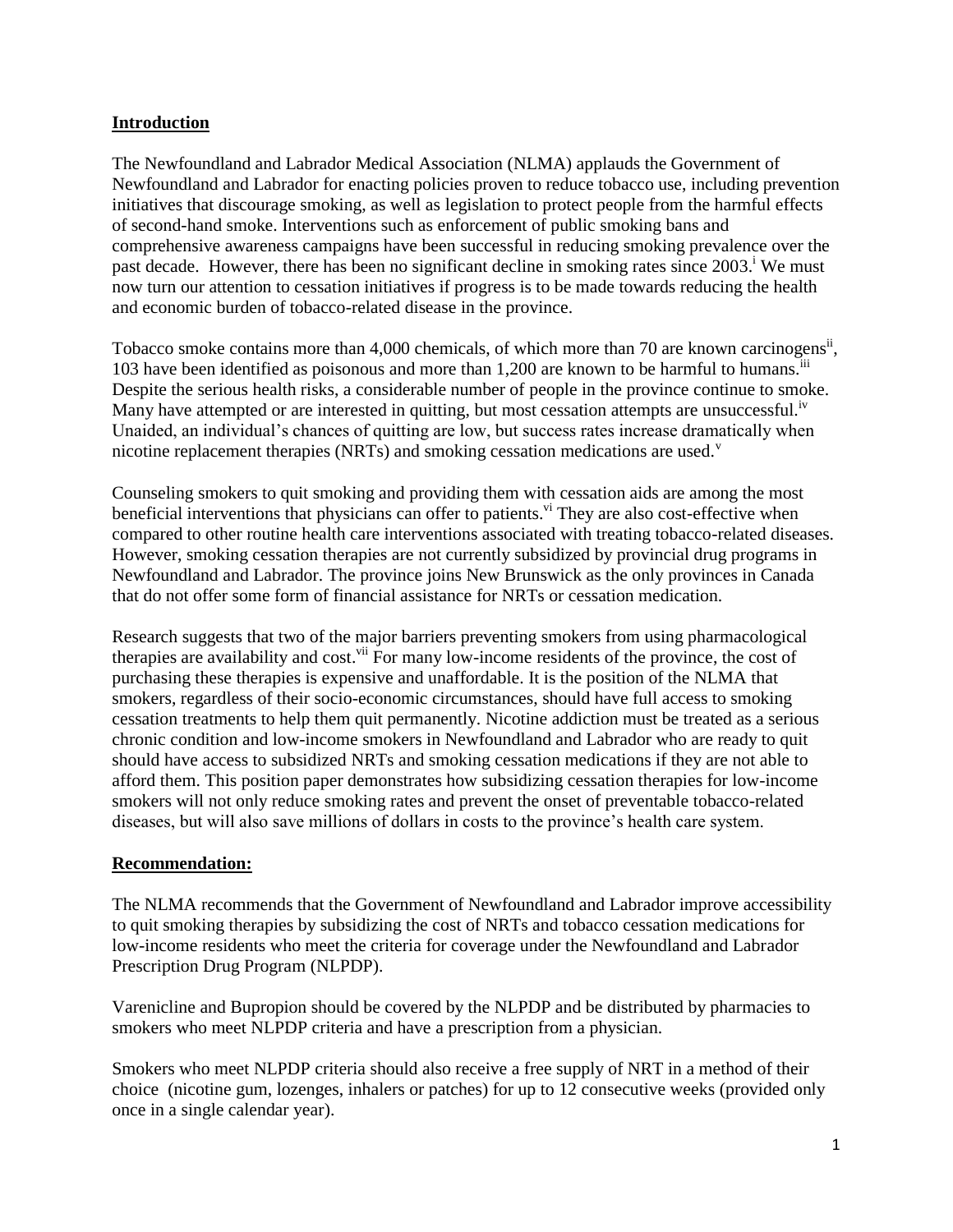The Smokers' Helpline (SHL) is a toll-free confidential telephone service administered by the Newfoundland and Labrador Lung Association and funded by the Government of Newfoundland and Labrador. Anyone in the province may call the SHL to receive free support and motivational counseling to quit smoking. The NLMA believes the SHL would be an ideal organization to manage the distribution of NRTs to smokers given that behavioral counseling can dramatically increase cessation rates when used in combination with pharmacotherapies.

The NLMA proposes that once NLPDP approves tobacco cessation therapy for an individual, a Smokers' Helpline CARE Fax Referral will be automatically generated and sent to the Smokers' Helpline. An SHL counselor will then follow up with the individual to provide information on the benefits and limitations of each of the various types of NRT products and assist them in choosing a product that best suits their needs. The smoker will receive the NRT either by mail or at their local pharmacy once they receive proof of enrolment in the program. This strategy is based on the current model used in British Columbia, where smokers call HealthLink BC to register for its smoking cessation program.<sup>viii</sup>

In addition to the pharmacotherapy, physicians will also be encouraged to submit the Smokers' Helpline CARE Fax Referral on behalf of their patients who need help quitting. This approach ensures the patient has access to information and support between visits with their physician and increases the likelihood that they will be successful with their quit attempt.

## **Health effects of smoking in Newfoundland and Labrador**

The tobacco use rate in Newfoundland and Labrador is currently around 20% of the population.<sup>ix, x</sup> Since 1999, smoking prevalence declined steadily from 28% until 2005, and has fluctuated at around 20% since then.<sup>xi</sup> At present, there are more than 87,000 tobacco users in the province aged 15 and up. xii

According to the most recent statistics from the Newfoundland and Labrador Centre for Health Information (NLCHI), there were approximately 4,702 acute care hospitalizations in the province in 2010/11 which were directly attributable to smoking. The NLCHI also reports that approximately 725 Newfoundlanders died in 2009 due to smoking-related illness.<sup>xiii</sup> In 2003, the Genuine Progress Index for Atlantic Canada (GPI Atlantic) reported that second-hand smoke also kills an estimated 112 people in the province every year, (approximately 78 from heart disease and 34 from cancers).<sup>xiv</sup>

Tobacco use has been linked to virtually all the major causes of death and disease, including many types of cancer, heart disease, lung diseases, and recently Type 2 diabetes.<sup>xv</sup> Heart disease, which includes acute myocardial infarction, ischemic heart disease and congestive heart failure, is the leading cause of death in Newfoundland and Labrador. One of the main risk factors for developing heart disease is smoking.<sup>xvi</sup> Lung cancer is the second leading cause of death in the province and is the leading cause of death due to cancer. In 2000, the provincial mortality rate due to lung cancer was 51.9 per 100,000 population.<sup>xvii</sup> Smoking tobacco is the single most important preventable cause of lung cancer, accounting for 85% of all new cases of lung cancer in the country.<sup>xviii</sup>

Smoking has also been linked to a number of respiratory diseases. In fact, chronic obstructive pulmonary disease (COPD) is the next leading cause of death in the province after diseases of the circulatory system and lung cancer. $x$ <sup>xix</sup> More than 25% of the province's residents who died in 2008 had a respiratory condition present at the time of death.<sup>xx</sup>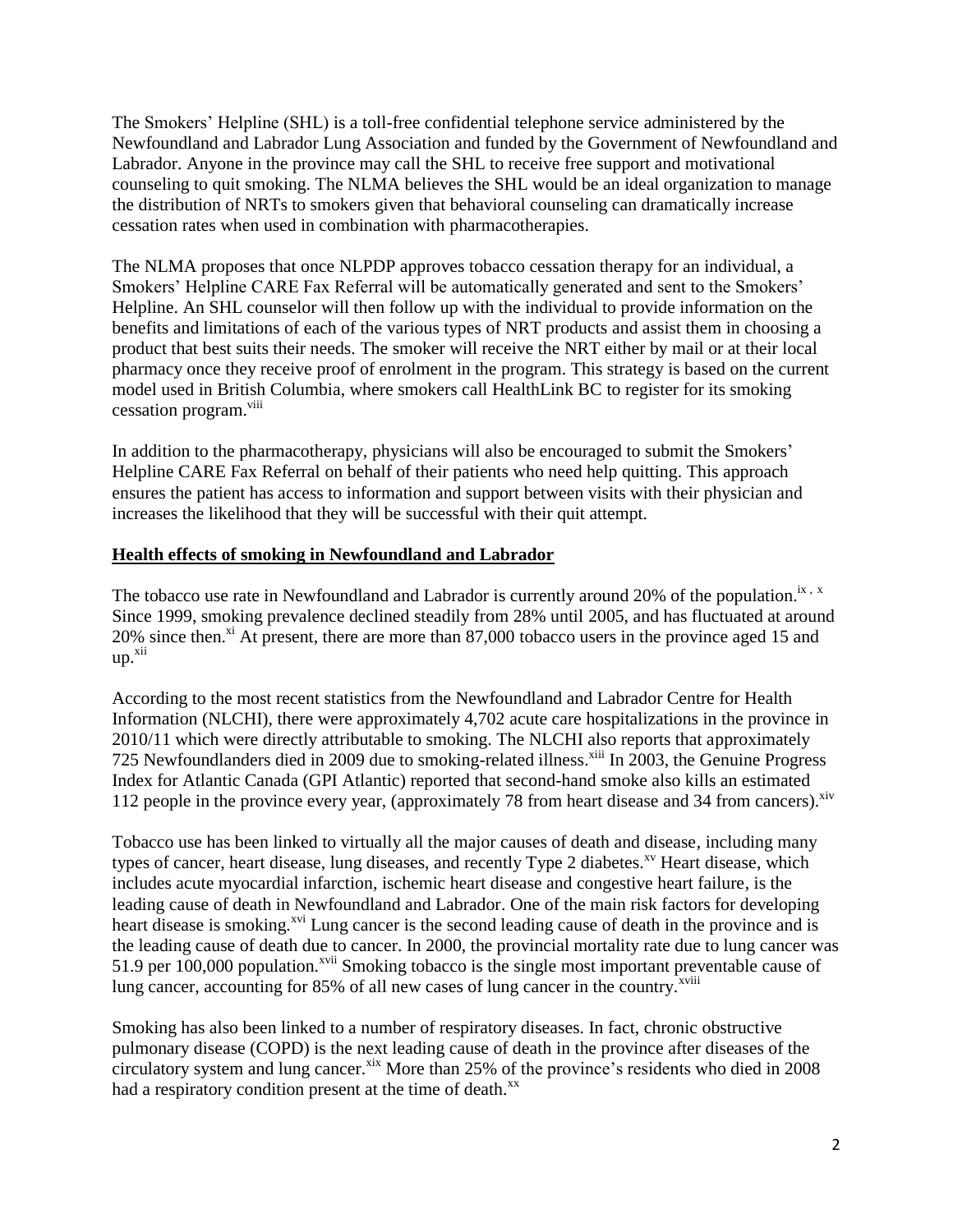## **Nicotine Replacement Therapy (NRT)**

Although many smokers report that they quit unaided, most smokers who try to quit without assistance are unsuccessful in the long term.<sup> $xxi$ </sup> Nicotine replacement therapies (NRTs) have been proven to double the chances of long-term cessation<sup>xxii</sup> and success rates increase when NRTs are used in combination with other therapies.<sup>xxiii</sup>

In Canada, NRTs include nicotine gums and lozenges, patches and inhalers. They are widely available and can be obtained over the counter, usually at a cost to the consumer.<sup>xxiv</sup> NRTs are formulated to provide nicotine to the body in controlled doses, replacing the nicotine the body no longer receives from smoking tobacco.<sup>xxv</sup> They are designed to lessen exposure to cigarette carcinogens and other toxins, while easing withdrawal. Once the initial withdrawal symptoms have lessened, smokers typically feel more confident in their ability to quit.<sup>xxvi</sup>

## **Smoking cessation medications**

Prescription medications for smoking cessation include **bupropion hydrochloride** and **varenicline tartrate**. Smoking cessation medications do not contain nicotine but work on the brain to manage withdrawal symptoms and cravings.<sup>xxvii</sup>

Bupropion comes in a pill form and, while initially developed to treat depression, it has been approved by Health Canada for use as a smoking cessation aid. Bupropion affects the balance of chemicals that occur naturally in the brain, reducing cravings and other withdrawal symptoms.<sup>xxviii</sup>

Varenicline is also available in pill form. It affects the nicotine receptor in the brain by reducing cravings, decreasing the pleasurable effects of tobacco and preventing withdrawal symptoms of quitting. xxix

The use of NRT and bupropion generally doubles the odds of a smoker quitting successfully. The use of varenicline can increase the odds of quitting by between twofold and threefold compared with not using any drug therapy.<sup>xxx</sup>, xxxi

## **Health benefits of quitting smoking**

The most important benefits of quitting smoking is the reduction of risk for all major forms of tobacco-attributable disease and improved life expectancy.<sup>xxxii</sup> After a smoker quits, the body begins to immediately cleanse itself of tobacco toxins.<sup>xxxiii</sup> This includes the immediate reduction of blood pressure and improved lung capacity and circulation. Within one year, the chance of dying from smoking-related heart disease is cut in half. After 15 years, the risk will be nearly that of a nonsmoker. Within 10 years, the risk of dying from lung cancer is cut in half. $xxxiv, xxxv$ 

## **Quit Intentions of NL Smokers**

The New Brunswick Lung Association recently commissioned Thinkwell Research to test general attitudes about smoking in Atlantic Canada. Between May 18 and 22, 2012, the views of 1,053 Atlantic Canadians, 421 residents of Newfoundland and Labrador, 315 from New Brunswick and 317 from Nova Scotia were surveyed. An overwhelming majority of smokers living in Newfoundland and Labrador (86.6%) admitted to having tried to quit smoking at least once and 30.7% claimed to have done so six or more times.<sup>xxxvi</sup> A 2008 survey conducted by the Canadian Lung Association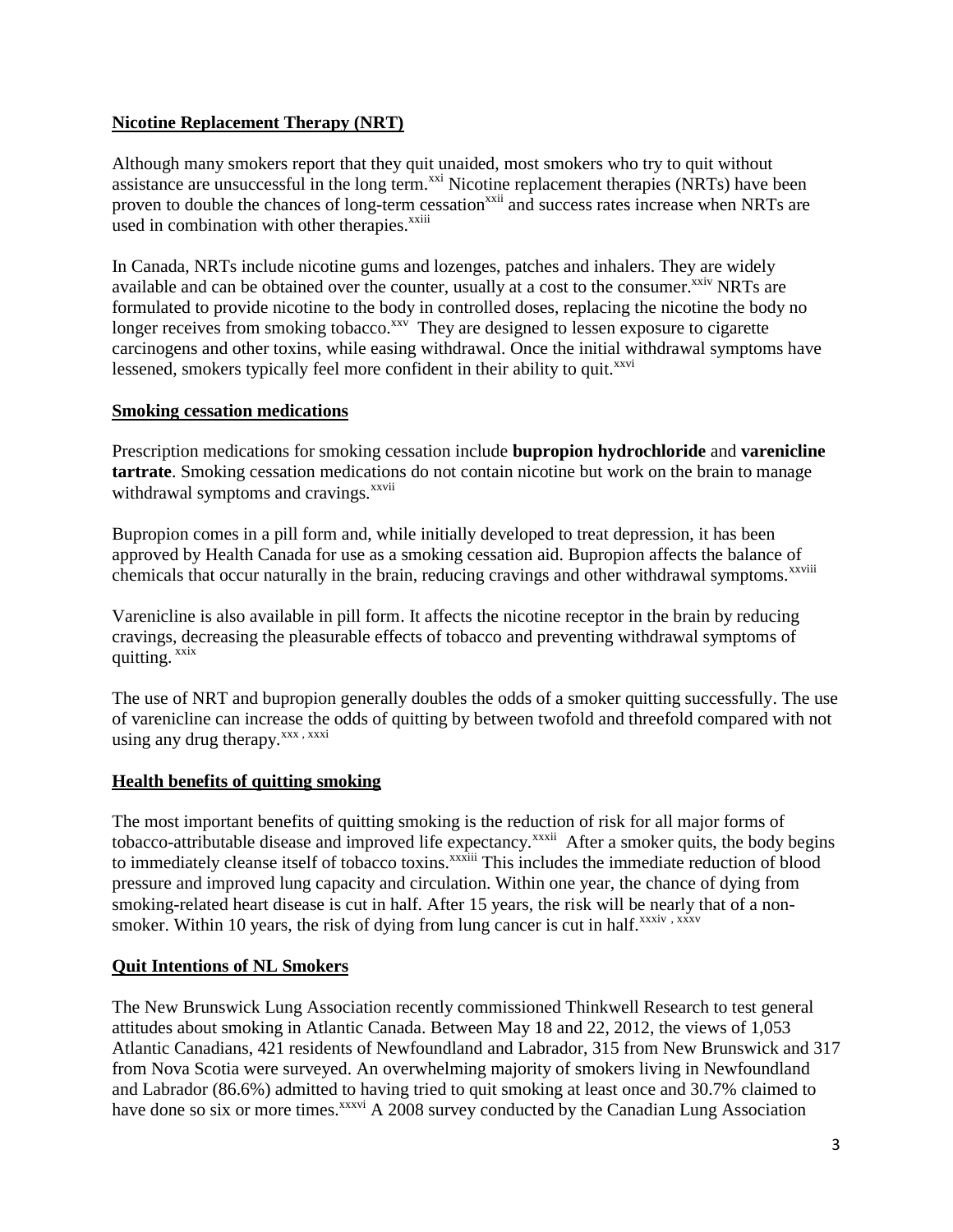revealed similar results, with 87% of the province's smokers claiming to have tried to quit in the past, averaging six quit attempts in total.<sup>xxxvii</sup>

The Canadian Lung Association survey asked respondents to rate themselves on a scale where 10 meant they definitely wanted to be smoke-free and 0 meant they definitely did not. Smokers from this province scored an average of 8.8—the highest rating of any province.<sup>xxxviii</sup> Eighty-seven per cent also said they were concerned about the impact smoking will have on their long-term health. When smokers from the province were asked why they would quit, future health concerns (84%) topped the list, followed by the high cost of cigarettes (50%) and present health concerns (37%).<sup>xxxix</sup>

The survey also found that "cold turkey" was the most frequently used quit method for smokers from this province.<sup>xl</sup> Likewise, the New Brunswick study found that unlike the majority of other Atlantic Canadians who reported medication as their preferred quit method, the majority of smokers from Newfoundland and Labrador  $(42.8\%)$  said they preferred quitting cold turkey.<sup>xli</sup> Given that most smokers from the province report more than one unsuccessful quit attempt, it is clear that quitting cold turkey is not the most effective option.

Experience from many jurisdictions demonstrates that a combination of various smoking interventions is far more effective than any single method alone. Smokers who get professional help to quit, through counseling, nicotine replacement therapy, or cessation medications, have higher long-term cessation rates than those who quit without such help.<sup>xlii</sup>

#### **Barriers to accessing smoking cessation aids**

Access to pharmacological smoking cessation therapies is not universal for all people living in Newfoundland and Labrador. Nicotine patches and gum can cost consumers more than \$100 per month, enough to discourage some potential users in low-income groups. Making cessation services more affordable and widely available would increase access and reduce smoking among groups with the highest smoking rates.

Generally, low socio-economic status, as measured by education and income, is one of the strongest predictors of smoking.<sup>xliii</sup> Smokers with a lower socio-economic status have higher smoking rates, are less likely to try to quit, and achieve lower abstinence rates when they do. $x^{11}$  According to recent statistics, 30% of Newfoundlanders and Labradorians earning less than \$20,000 a year use tobacco on a daily basis, compared to 18% among those earning  $$60,000$  a year or more.<sup>xly</sup>

Data from the 2011 Canadian Tobacco Use Monitoring Survey (CTUMS) indicates that the number of smokers in Canada with less than high school education outnumber smokers who have completed university by more than double.<sup>xlvi</sup> Smokers with higher education levels are also more likely to use smoking cessation agents compared to those with low education attainment  $\frac{x}{y}$  and are also less likely to relapse.<sup>xlviii</sup> Those at an increased risk of relapse are mostly young adults and those with less education who tend not to use formal cessation methods. Reasons most often reported for not using cessation aids were doubt that the products work  $(21%)$  and cost  $(18%)$ .<sup>xlix</sup>

Smokers with private drug insurance coverage for NRTs are also more likely to use cessation aids.<sup>1</sup> However, insurance programs in Canada rarely cover the cost of NRTs.<sup>Ii</sup> Likewise, medications like varenicline and bupropion are classified as "lifestyle" drugs and are often excluded from many health insurance plans.<sup>lii</sup>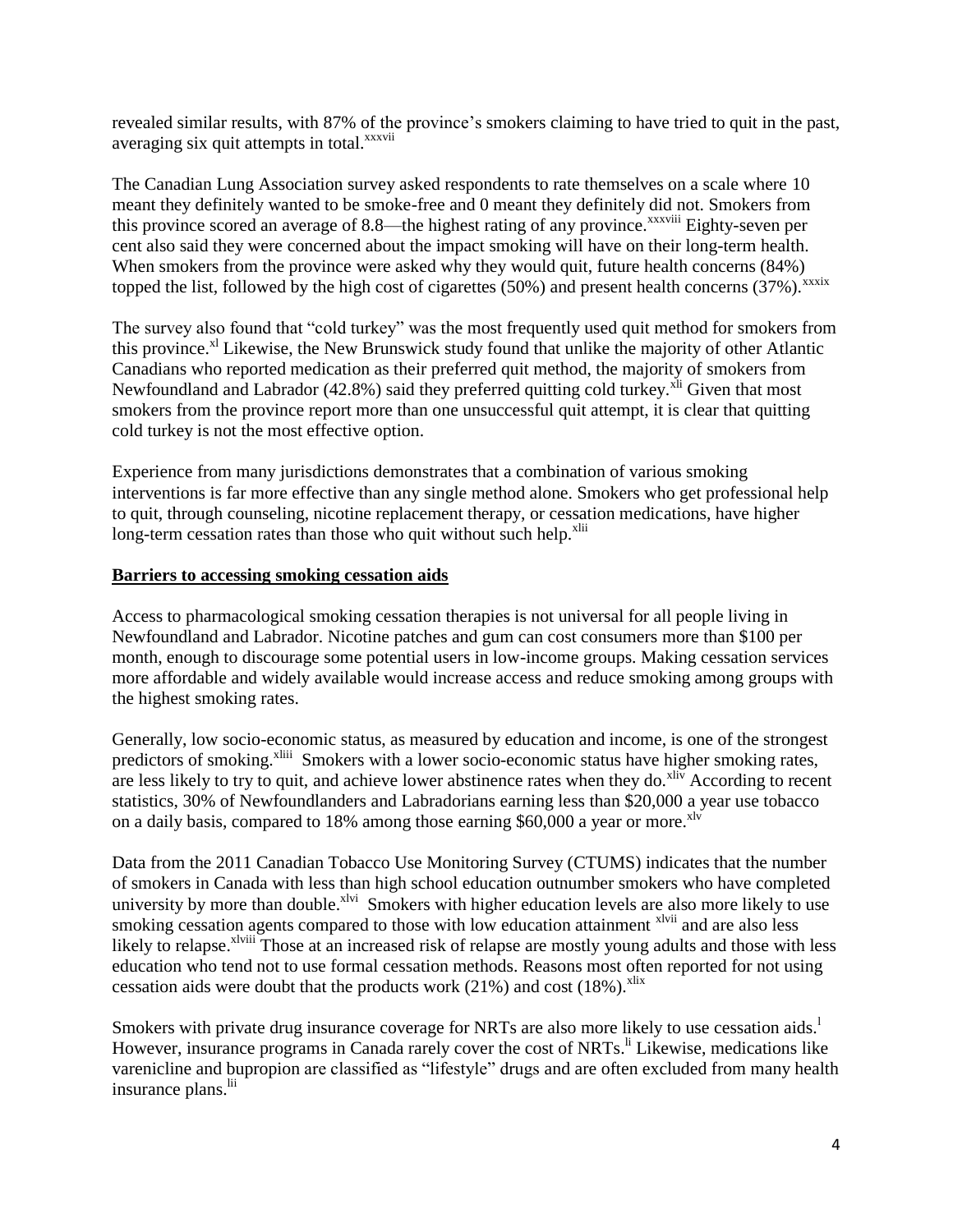## **Financial burden of tobacco addiction in Newfoundland and Labrador**

In 2003, a report by GPI Atlantic estimated that smoking costs Newfoundlander and Labrador \$79 million (2001\$) annually in medical care costs. It also estimated that smoking costs the province \$139.2 million (2001\$) in productivity losses due to sickness and premature deaths of smokers.<sup>liii</sup> In 2006, the Canadian Centre on Substance Abuse estimated the costs to be even higher. It determined that the overall health care cost (2002\$) attributable to tobacco use in the province was \$95,217,802, higher than the health care costs from alcohol abuse and illegal drugs combined.<sup>liv</sup>

The cost of acute care hospitalizations attributable to tobacco was \$68,048,813, while the cost of ambulatory care services attributable to tobacco was \$2,376,974.<sup> $\nu$ </sup> The costs of family physician visits attributable to tobacco use was \$3,061,778 and the costs of prescribed drugs attributable to tobacco was \$21,730,237. All of these costs were greater than the combined health care costs associated with alcohol and illicit drugs.

At the request of Health Canada, the Conference Board of Canada prepared a report detailing the costs to employers of workers who smoke. In its 2006 report *Smoking and the Bottom Line*, the Conference Board reported that an employee who smoked cost an employer \$3,396 more per year than a non-smoking employee due to absenteeism, productivity loss, insurance premiums and designated smoking facilities.

Insurance companies give an average 35% discount for non-smokers to reflect their lower sickness and disability rates and their increased life expectancy relative to smokers. In 2002, there were 209,060 employed people in Newfoundland and Labrador with a 25.7% smoking rate (CTUMS 2001). This yields about 53,728 smoking employees. The Conference Board of Canada estimated that each smoking employee costs an employer \$84 per year in increased life insurance premiums. This amounts to \$4.5 million for Newfoundland and Labrador employers.<sup>1vi</sup> Yet, many fail to recognize that offering NRT and cessation medication coverage may actually reduce the number of smokers, resulting in lower insurance premiums associated with treating tobacco-related diseases.

## **Cost-effectiveness of subsidized smoking cessation**

A reimbursement drug policy for smoking cessation treatments is a cost-effective intervention over the long term.<sup>Ivii</sup> The approximate cost of NRTs in Canada varies from \$2.50 per day for nicotine gum to \$4.50 per day for nicotine inhalers or \$210 and \$370 for 12 weeks, respectively. The approximate cost for bupropion is \$1.60 per day or \$134.40 for the 12-week therapy, while the approximate cost of varenicline is \$3.37 per day or \$278.03 for the12-week therapy.<sup>1viii</sup>

While cigarette purchase is a long-term expense, the cost of NRTs and cessation medications is incurred over a limited period of time as the smoker attempts to quit. This one-time cost compares favorably with the annual medical costs of treating smoking-related illnesses like heart disease and hypertension, which can persist over the lifetime of the patient.<sup>lix</sup> If just 10% of the province's smokers managed to quit, they would over their lifetimes save the provincial economy more than \$594 million (2001\$) in avoided medical care costs and productivity losses.  $\frac{1}{x}$  Money not spent on tobacco-related illness could then be invested in other initiatives to improve population health.<sup>1xi</sup>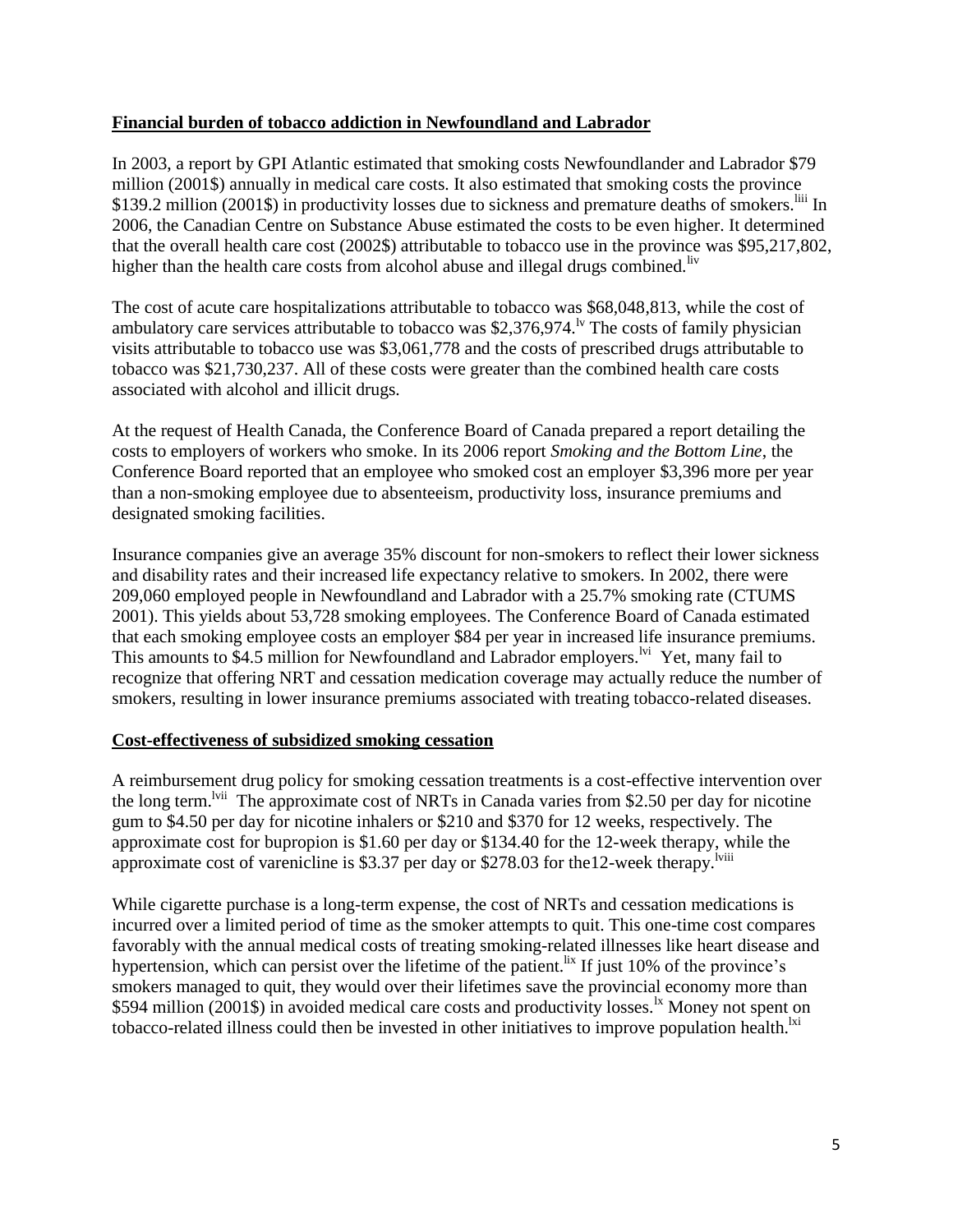## **Funding for subsidized cessation aids**

The NLMA recognizes that the Government of Newfoundland and Labrador faces barriers to providing subsidized smoking cessation. Exhausted health care budgets limit the potential to add new benefits or programs. However, the NLMA proposes that Government can potentially subsidize the cost of cessation aids for low-income smokers through revenues of increased tobacco sales tax. As of May 1, 2012, provincial tobacco taxes per carton of 200 cigarettes in Newfoundland and Labrador was \$44.16. The rate is comprised of \$38 in direct tobacco taxes and \$6.16 in other provincial taxes. The province currently charges less than Saskatchewan, Manitoba, PEI and Nova Scotia.<sup>1xii</sup>

In 2000-2001, the Government of Newfoundland and Labrador collected approximately \$65 million in tobacco sales tax. A decade later, in 2010-2011, it collected an astounding \$135 million in provincial tobacco tax revenues.<sup>|xiii</sup>It is time for the province to now begin directing these revenues to publicly-funded cessation initiatives. A tax increase incurs "zero or minimal costs" to implement<sup>lxiv</sup> and would help pay for cessation subsidization. It would also contribute to decreased smoking rates since increased pricing has been proven to be the most effective way to reduce demand for tobacco products.<sup>lxv</sup>

## **Public Support for subsidized cessation aids**

In 2012, Thinkwell Research found that 66.4% of 1,053 surveyed Atlantic Canadians would support more provincial spending on tobacco cessation. <sup>Ixvi</sup> When asked if they would support the province increasing funding to help people quit smoking, 71.2% of Newfoundlanders and Labradorians said yes, higher than both New Brunswick and Nova Scotia (14.6% of people from the province said maybe and 14.3% said no).<sup>lxvii</sup>

The survey also asked participants about where they felt the province could source funding if it were to increase the amount of money it spends to support cessation therapies. A majority of 59.2% of respondents from Newfoundland and Labrador, more than any other province, said Government should fund tobacco cessation by raising tobacco taxes (18.88% said allocate more money from existing revenues to the Department of Health; 8.2% said reallocate spending within Department of Health; and, 10.7% didn't know).<sup>lxviii</sup>

According to a recent Canadian Lung Association report, *Making Quit Happen*, 74% of smokers from Newfoundland and Labrador believe that an increase in the availability of affordable cessation medications would help motivate them to quit. <sup>1xix</sup> Virtually all of the physicians surveyed from the Atlantic Provinces agree. When asked what could be done to lower smoking rates, "access to affordable cessation medications" was identified most often by physicians.<sup>Ixx, lxxi</sup>

## **Conclusion**

There is simply no better way to avert smoking-related illness or reduce the economic costs of smoking than by quitting. As long as NRTS and tobacco cessation medications are not available through NLPDP, the retail cost of these therapies will remain prohibitive to people on the lowest incomes. Government can assist physicians in making effective smoking cessation treatments available to their patients by subsidizing the cost of NRTs and by including smoking cessation medications as part of the province's NLPDP. Important advances in reducing tobacco use have been made in recent years, but continued decline rates will only be achieved by reducing the barriers that low-income residents face in accessing affordable smoking cessation therapies.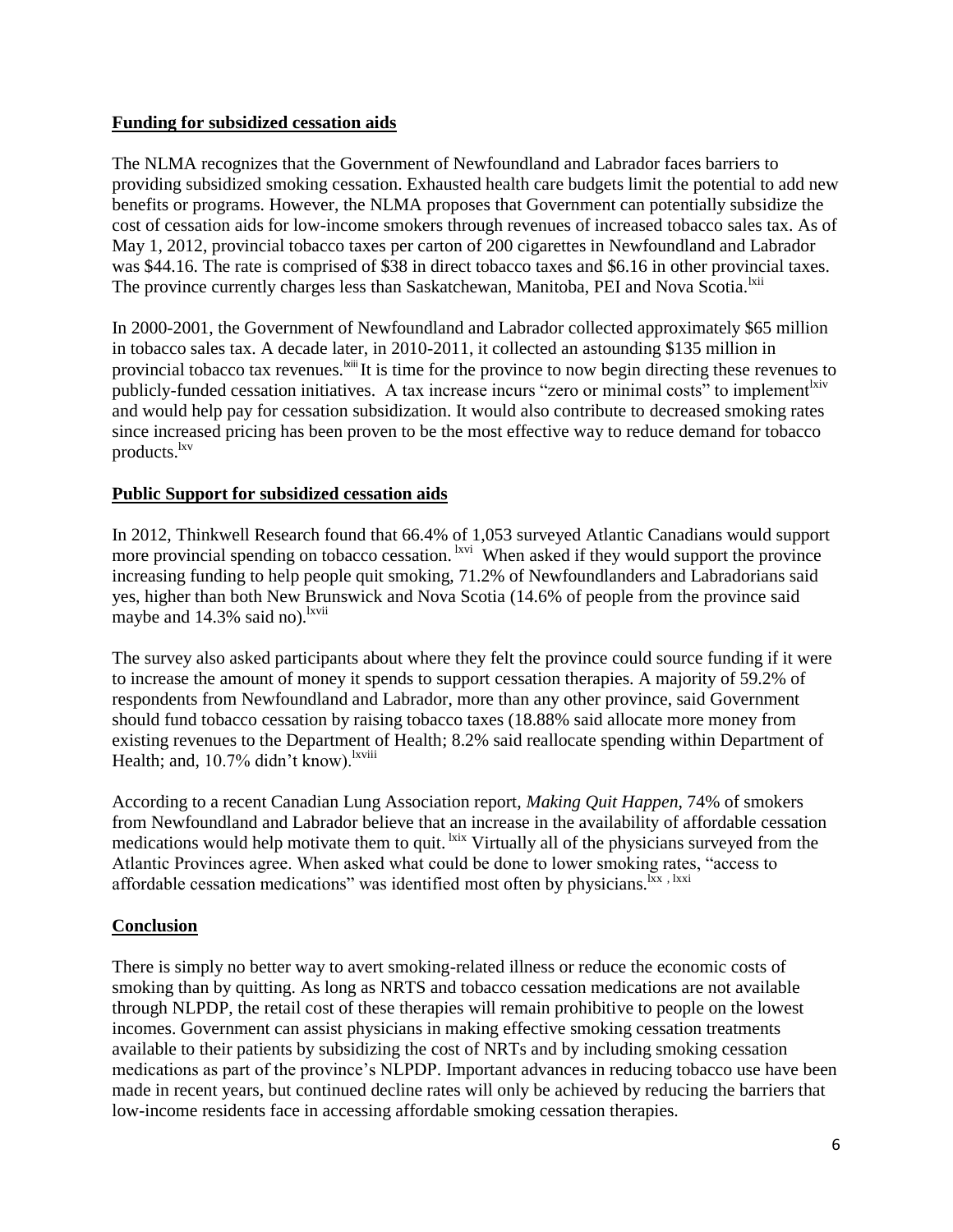# APPENDIX: Subsidized Smoking Cessation Comparisons by Province

| <b>Provinces</b> | Free NRT/ Meds | <b>Description</b>                                                                                                                                                                                                                                                                                                                                                                                                                                                                                                               |
|------------------|----------------|----------------------------------------------------------------------------------------------------------------------------------------------------------------------------------------------------------------------------------------------------------------------------------------------------------------------------------------------------------------------------------------------------------------------------------------------------------------------------------------------------------------------------------|
| <b>NL</b>        | <b>NO</b>      | No subsidization.                                                                                                                                                                                                                                                                                                                                                                                                                                                                                                                |
| <b>NS</b>        | <b>YES</b>     | One course of NRT is available to the public in conjunction with Addiction Prevention and<br>treatment services tobacco intervention programs. Some districts also provide subsidized<br>varenicline.                                                                                                                                                                                                                                                                                                                            |
| <b>NB</b>        | <b>NO</b>      | No subsidization.                                                                                                                                                                                                                                                                                                                                                                                                                                                                                                                |
| PEI              | <b>YES</b>     | Smokers who enroll in the quit care program are offered a \$75 rebate for NRTs.                                                                                                                                                                                                                                                                                                                                                                                                                                                  |
| QC               | <b>YES</b>     | The patch, nicotine gum, lozenges and bupropion and varenicline, are covered under the<br>provincial drug plan. NRTs and cessation medications are covered as limited use for 12<br>consecutive weeks per 12-month period; reimbursement of chewing gum limited to 840<br>pieces for those 12 weeks.                                                                                                                                                                                                                             |
| ON               | <b>YES</b>     | Through the Ontario Drug Benefit Program, more than 300,000 smokers in Ontario benefit<br>from 12 weeks of reimbursement of varenicline or bupropion. NRTs are also provided free<br>of charge to smokers through Family Health Teams, Community Health Centres and via<br>addiction treatment centres.                                                                                                                                                                                                                          |
| MB               | <b>YES</b>     | Varenicline is covered by Manitoba Pharmacare as a General Benefit (Part I of the<br>Manitoba Pharmacare Drug Benefit Formulary) for 12 weeks of treatment per person,<br>during a one-year period.                                                                                                                                                                                                                                                                                                                              |
| SK               | <b>YES</b>     | The provincial formulary listing added varenicline and bupropion for coverage for 12 weeks<br>of treatment per person, during a one-year period.                                                                                                                                                                                                                                                                                                                                                                                 |
| AB               | <b>YES</b>     | Nicotine gum, patch, and inhaler are covered as limited use (lifetime maximum of \$500 per<br>participant; not eligible for coverage for Alberta Seniors and Community Supports<br>participants). Bupropion (150 mg sustained release) is covered as regular benefit status.<br>Coverage of varenicline is offered according to eligibility criteria as a Restricted Benefit of<br>the Alberta Health and Wellness Prescription Drug Program or through the Alberta Health<br>and Wellness Special Authorization mechanism.      |
| BC               | <b>YES</b>     | The provision of a 100% subsidized course of NRT for any resident who wants to quit is<br>available by calling HealthLink BC at 8-1-1 and registering for the smoking cessation<br>program. Residents have the choice of either nicotine gum or patches to help quit tobacco<br>with a free supply for up to 12 weeks, or obtaining coverage of prescribed smoking<br>cessation drugs through PharmaCare. Any resident who wants to quit also has 100%<br>coverage of bupropion and varenicline under the provincial drug plant. |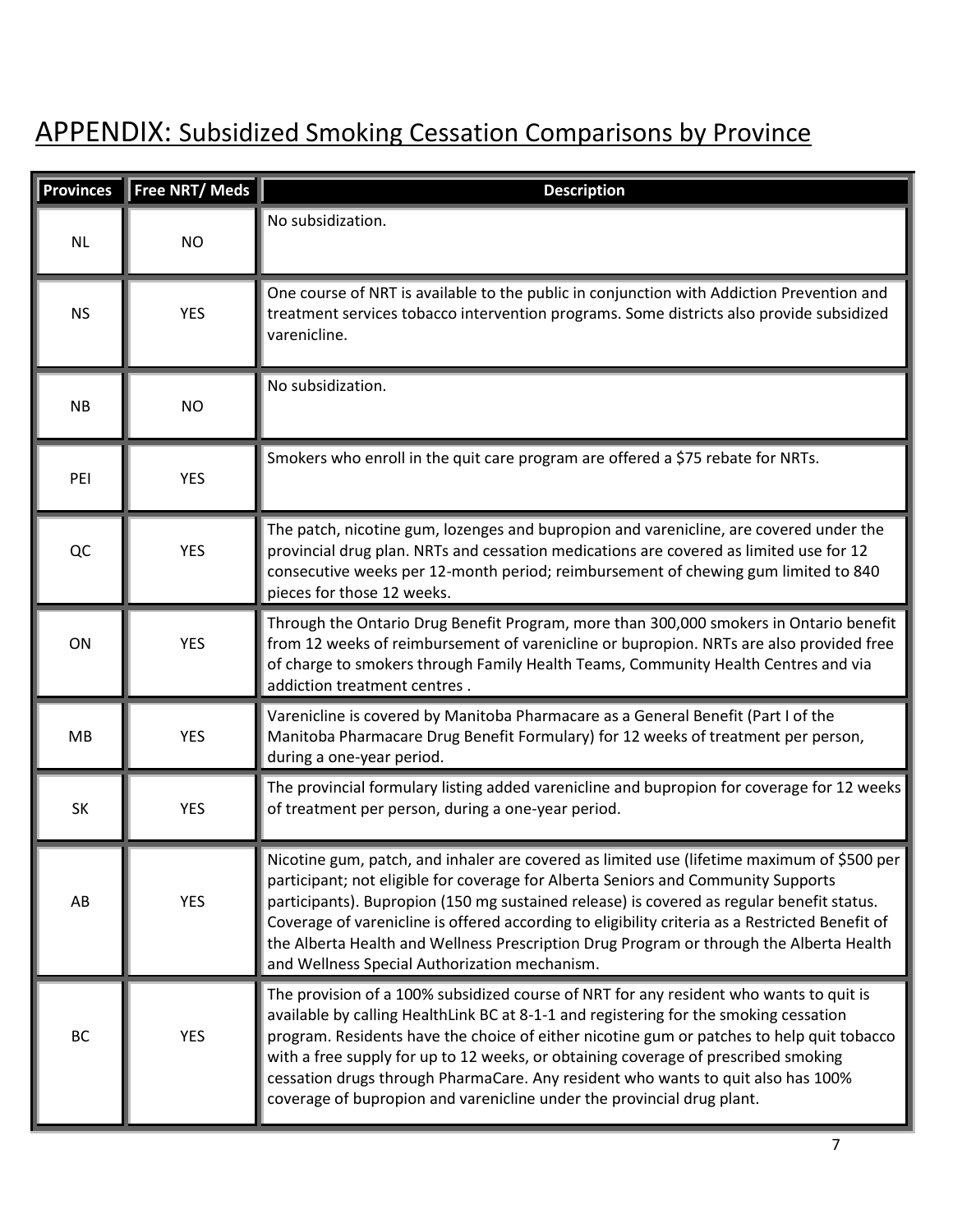| YT         | <b>YES</b> | Bupropion is covered for seniors on Pharmacare. Aboriginal people may be covered for<br>both NRT and bupropion. Persons on social assistance may also be covered for NRT and<br>bupropion. Varenicline has exception drug status for Pharmacare and Extended Benefits<br>(for adults who have failed to quit smoking and want pharmacologic help; limited to 12-<br>week course [165 tablets] in 12-month period and combined with intensive counseling). |
|------------|------------|-----------------------------------------------------------------------------------------------------------------------------------------------------------------------------------------------------------------------------------------------------------------------------------------------------------------------------------------------------------------------------------------------------------------------------------------------------------|
| <b>NWT</b> | YFS.       | NRT is available to all, and smoking cessation prescription drugs are covered under NWT<br>health benefits.                                                                                                                                                                                                                                                                                                                                               |
| NU         | <b>YFS</b> | Coverage of varenicline according to criteria established by the Non-Insured Health<br>Benefits Program.                                                                                                                                                                                                                                                                                                                                                  |

#### **Sources:**

- Tran, Khai, et al, *Pharmacologic-based Strategies for Smoking Cessation: Clinical and Cost Effectiveness Analysis*, CADTH Technology Report, Issue 130, Canadian Agency for Drugs and Technologies in Health, September 2010.
- Heart and Stroke Foundation & British Columbia Lung Association, *Tobacco Control Report Card: How Does BC Compare to the Rest of Canada?*, May 2012.
- drugcoverage.ca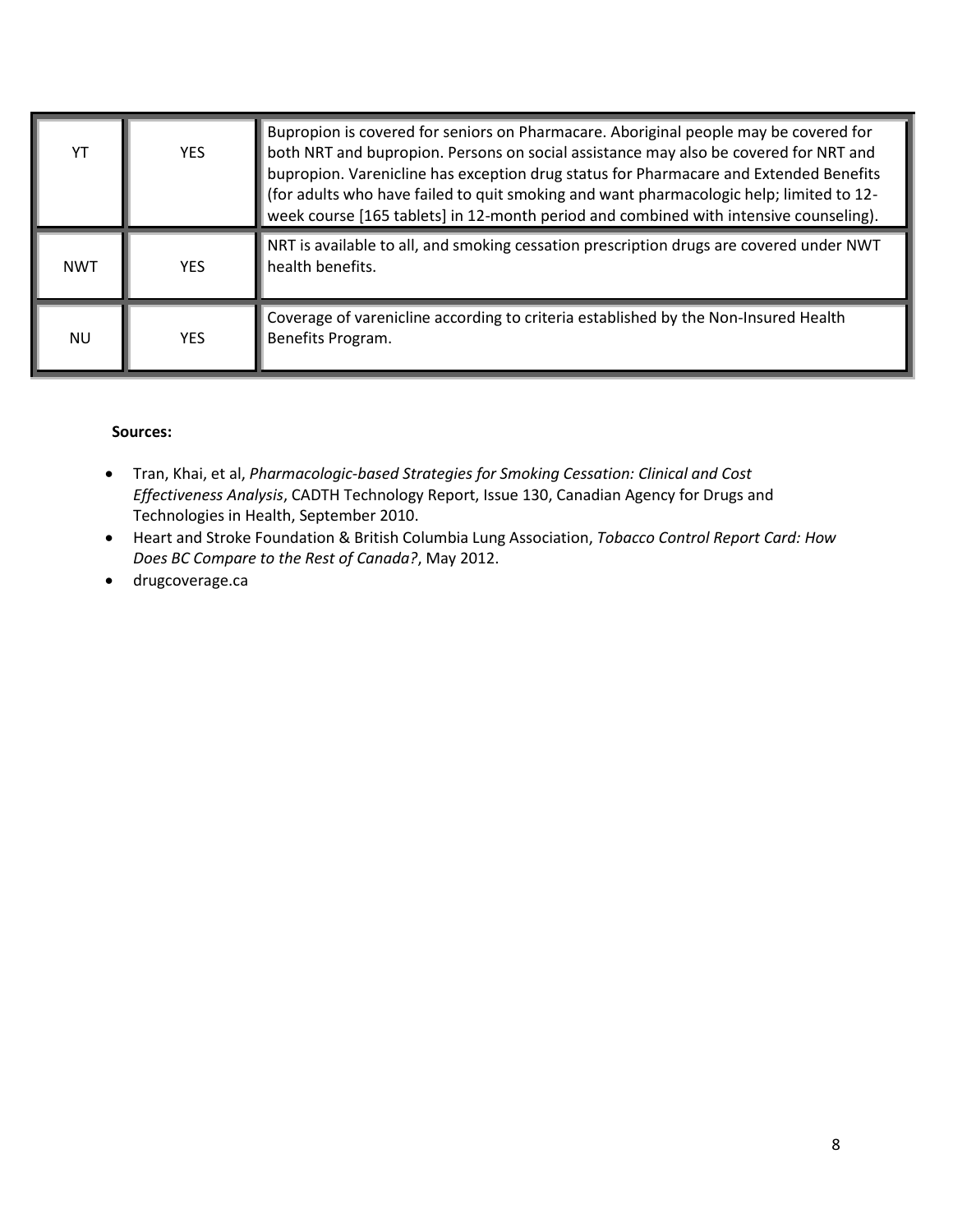#### **References:**

 $\overline{a}$ 

i Newfoundland and Labrador Centre for Health Information, *Tobacco Use*, Fast Facts, December 2008.

<sup>ii</sup> Health Canada, Carcinogens in Tobacco Smoke, 2010, Cat.: H128-1/10-624E-PDF, revised March 2011.

v Novotny T, Clare J, et al., *Smoking cessation and nicotine-replacement therapies,* Chapter 12 of *Tobacco control in developing countries*, editors Jha P, Chaloupka F, Oxford University Press, 2000.

vi Gollust S, et al., *Helping Smokers Quit: Understanding the Barriers to Utilization of Smoking Cessation Services*, The Milbank Quarterly, Vol. 86, No. 4, December, 2008.

vii Jahrig J, et al., *The Tobacco Basics Handbook*, Third Edition, Alberta Alcohol and Drug Abuse Commission Research Services, Alberta Health Services, 2009.

vill Government of British Columbia, Office of the Premier, B.C. rolls out program to help Smokers Quit, News Release, [http://www2.news.gov.bc.ca/news\\_releases\\_2009-2013/2011PREM0117-001206.htm.](http://www2.news.gov.bc.ca/news_releases_2009-2013/2011PREM0117-001206.htm)

<sup>ix</sup> Canadian Tobacco Use Monitoring Survey (CTUMS) 2011, Health Canada, Supplementary Tables, Table 2. Smoking status and average number of cigarettes smoked per day, by province, age group and sex, age 15+ years, Canada 2011.

x Statistics Canada/ Canadian Institute for Health Information, *Health Indicators 2012*.

xi Reid JL & Hammond D. *Tobacco Use in Canada: Patterns and Trends*, 2011 Edition, Waterloo, ON: Propel Centre for Population Health Impact, University of Waterloo.

xii Heart and Stroke Foundation & British Columbia Lung Association, *Tobacco Control Report Card: How Does BC Compare to the Rest of Canada?*, May 2012.

xiii Newfoundland and Labrador Centre for Health Information, *Smoking Attributable Fraction*, Information request, October, 2012.

xiv Genuine Progress Index for Atlantic Canada (GPI Atlantic), PowerPoint Presentation, *The Cost of Tobacco in Newfoundland and Labrador and The Economics of Tobacco Control and Smoke-Free Places,* St. John's, 1-2 April, 2003.

xv Thomey P, *Making Quit Happen: Canada's Challenges to Smoking Cessation,* The Lung Association, National Tobacco Task Force, 2008.

xvi Newfoundland and Labrador Centre for Health Information, *Causes of Death: Newfoundland and Labrador 1996- 2000,* December 2004.

xvii *Ibid*.

xviii Alliance for the Control of Tobacco (ACT), website sections: *Smoking in NL, Smoking and Health, Quit Smoking*. [www.actnl.com,](http://www.actnl.com/)

xix Newfoundland and Labrador Centre for Health Information, *Causes of Death: Newfoundland and Labrador 1996- 2000,* December 2004.

xx Newfoundland and Labrador Centre for Health Information, *Respiratory Illness,* Fast Facts, January 2011.

xxi Tran K, et al, *Pharmacologic-based Strategies for Smoking Cessation: Clinical and Cost Effectiveness Analysis*, CADTH Technology Report, Issue 130, Canadian Agency for Drugs and Technologies in Health, September 2010. xxii *Ibid.*

xxiii Jahrig J, et al., *The Tobacco Basics Handbook*, Third Edition, Alberta Alcohol and Drug Abuse Commission Research Services, Alberta Health Services, 2009.

xxiv Thomey P, *Making Quit Happen: Canada's Challenges to Smoking Cessation,* The Lung Association, National Tobacco Task Force, 2008.

xxv Thomey P, *Making Quit Happen: Canada's Challenges to Smoking Cessation,* The Lung Association, National Tobacco Task Force, 2008.

xxvi Jahrig J, et al., *The Tobacco Basics Handbook*, Third Edition, Alberta Alcohol and Drug Abuse Commission Research Services, Alberta Health Services, 2009.

xxvii British Columbia Ministry of Health, *BC Smoking Cessation Program: An Introduction*, [ww.health.gov.bc.ca/pharmacare/stop-smoking/](http://www.health.gov.bc.ca/pharmacare/stop-smoking/)

iii Colman R, Rainer R, *The Cost of Smoking in Newfoundland and Labrador and the Economics of Tobacco Control*, Genuine Progress Index for Atlantic Canada (GPI Atlantic), March, 2003.

iv Leatherdale S, Shields M, *Smoking cessation: intentions, attempts and techniques*, Statistics Canada, Health Reports, Cat. No.: 82-003-X, July 2009.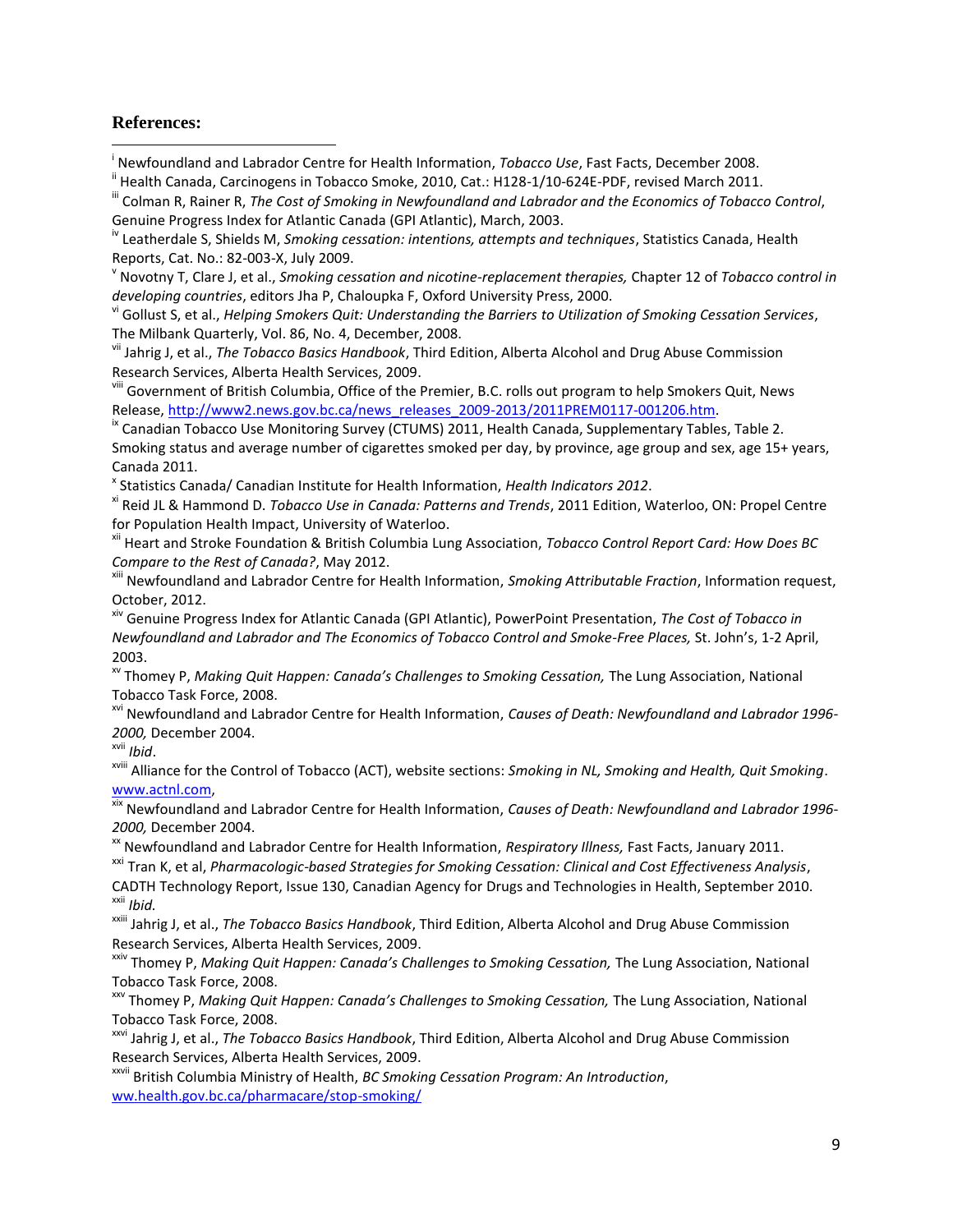xxviii Thomey P, *Making Quit Happen: Canada's Challenges to Smoking Cessation,* The Lung Association, National Tobacco Task Force, 2008.

xxix Tran K, et al, *Pharmacologic-based Strategies for Smoking Cessation: Clinical and Cost Effectiveness Analysis, CADTH Technology Report*, Issue 130, Canadian Agency for Drugs and Technologies in Health, September 2010.

xxx Canadian Agency for Drugs and Technologies in Health, *Smoking Cessation Pharmacotherapy: CADTH Summary for Decision-makers*, September 2011.

xxxi Canadian Agency for Drugs and Technologies in Health, *Smoking Cessation Pharmacotherapy: CADTH Summary for Health Care Providers*, September 2011.

xxxii Novotny T, Clare J, et al., *Smoking cessation and nicotine-replacement therapies,* Chapter 12 of *Tobacco control in developing countries*, editors Jha P, Chaloupka F, Oxford University Press, 2000.

xxxiii Colman R, Rainer R, *The Cost of Smoking in Newfoundland and Labrador and the Economics of Tobacco Control*, Genuine Progress Index for Atlantic Canada (GPI Atlantic), March, 2003.

xxxiv Heart and Stroke Foundation of Canada, Becoming or Remaining Smoke-Free, Position Statement, Feb. 2007. xxxv Alliance for the Control of Tobacco (ACT), website sections: *Smoking in NL, Smoking and Health, Quit Smoking*. [www.actnl.com,](http://www.actnl.com/)

xxxvi Thinkwell Research, *Tobacco Use and Support for Provincial Spending on Cessation in Atlantic Canada*, Draft Report, commissioned by the New Brunswick Lung Association, June 18, 2012.

xxxvii Appendix to "*Making Quit Happen*[" report: Tobacco cessation challenges in each province,](http://www.lung.ca/_resources/Appendix_making_quit_happen_provinces.pdf) The Lung Association, National Tobacco Task Force, 2008.

xxxviii *Ibid.*

xxxix *Ibid.*

xl *Ibid.*

 $\overline{\phantom{a}}$ 

xli Thinkwell Research, *Tobacco Use and Support for Provincial Spending on Cessation in Atlantic Canada*, Draft Report, commissioned by the New Brunswick Lung Association, June 18, 2012.

xlii Colman R, Rainer R, *The Cost of Smoking in Newfoundland and Labrador and the Economics of Tobacco Control*, Genuine Progress Index for Atlantic Canada (GPI Atlantic), March, 2003.

xliii Health Canada, *Workplace Smoking: Trends, Issues and Strategies*, Cat. No.: H39-370/1-1996E, 2005.

xliv Gollust S, et al., *Helping Smokers Quit: Understanding the Barriers to Utilization of Smoking Cessation Services*, The Milbank Quarterly, Vol. 86, No. 4, December, 2008.

xlv Statistics Canada, *Canadian Community Health Survey 2011*, Share File, 2009-2010. This analysis is based on the Statistics Canada's Canadian Community Health Survey 2009-2010 and 2010 Public Use Microdata file. All computations, use and interpretation of these date are entirely that of the Newfoundland and Labrador Medical Association.

xlvi Canadian Tobacco Use Monitoring Survey (CTUMS) 2011, Supplementary Tables, Table 8, Smoking and education, age 15+ years, Canada 2011.

xlvii McIvor A, *Tobacco control and nicotine addiction in Canada: Current trends, management and challenges*, McMaster University, Hamilton ON, Can Prespir J, Vol 16 No 1, January/ February 2009, Pulsus Group Inc. xlviii Leatherdale S, Shields M, *Smoking cessation: intentions, attempts and techniques*, Statistics Canada, Health

Reports, Cat. No.: 82-003-X, July 2009.

 $x$ lbid.

<sup>l</sup> McIvor A, *Tobacco control and nicotine addiction in Canada: Current trends, management and challenges*,

McMaster University, Hamilton ON, Can Prespir J, Vol 16 No 1, January/ February 2009, Pulsus Group Inc.

li Novotny T, Clare J, et al., *Smoking cessation and nicotine-replacement therapies,* Chapter 12 of *Tobacco control in developing countries*, editors Jha P, Chaloupka F, Oxford University Press, 2000.

<sup>iii</sup> BC Lung Association, Government Should Subsidize Access to Quit Smoking Medications Say Leading Health Advocates, News Release, January 14, 2011, www.bc.lung.ca/mediaroom/news\_releases/nr\_63\_2010.html

liii Colman R, Rainer R, *The Cost of Smoking in Newfoundland and Labrador and the Economics of Tobacco Control*, Genuine Progress Index for Atlantic Canada (GPI Atlantic), March, 2003.

liv Rehm J, Baliunas D, et al. *The Costs of Substance Abuse in Canada 2002*, Canadian Centre on Substance Abuse, March 2006.

lv *Ibid*.